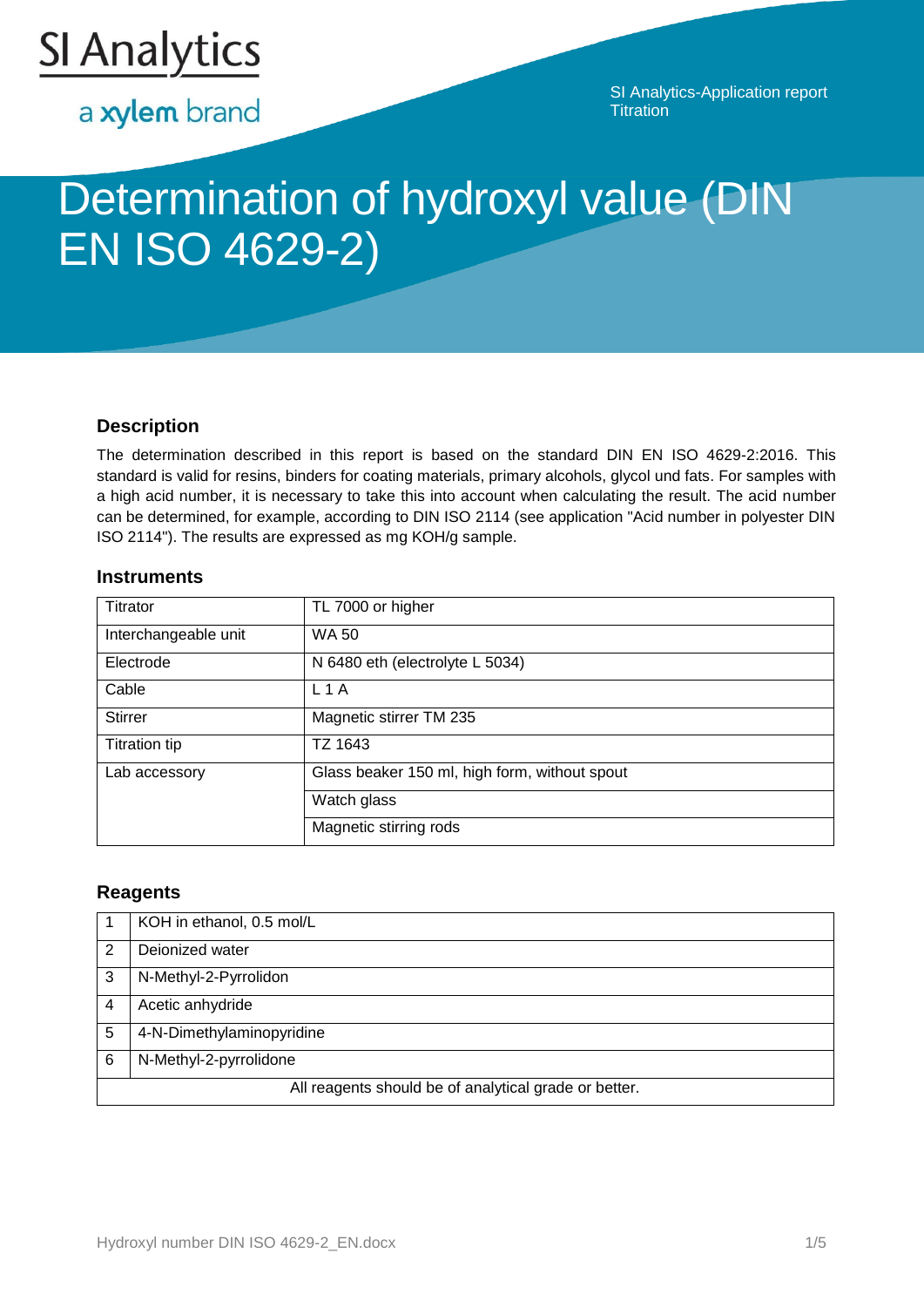## **Titration procedure**

#### **Reagents**

#### **KOH in ethanol 0.5 mol/L**

0.5 mol/L KOH in ethanol is available as a ready-to-use solution. The solution must be protected against  $CO<sub>2</sub>$  with a  $CO<sub>2</sub>$  absorbent like soda lime. The titer determination is done as described in the application note "Titer KOH".

#### **Acetylation reagent**

500 mL of N-methyl-2-pyrrolidone are placed in a 1000 mL volumetric flask, 110 mL of acetic anhydride are added slowly and mixed. Then the mixture is made up to 1000 mL with N-methyl-2-pyrrolidone. The solution is stored in amber glass bottles.

#### **Catalyst solution**

25 g of 4-N-Dimethylaminopyridine are dissolved in 2.5 L of N-Methyl-2-pyrrolidone. The solution is stored in an amber bottle.

#### **Cleaning of the electrode**

The electrode can be cleaned with water or alcohol.

The electrode is stored in a solution of 1.5 mol/L LiCl in Ethanol (or, if another electrolyte is used, in this electrolyte solution).

#### **Blank value**

For the blank determination, 25 mL catalyst solution and 10 mL acetylation reagent are added to a beaker and covered with a watch glass. If solubilizers are added to dissolve the sample, they must also be added in the same amount for the blank determination. After stirring for 15 minutes, 3 ml dist. Water are added, the beaker is covered again and the solution is stirred for further 12 minutes. After the reaction time the titration to an equivalence point is started.

#### **Sample preparation**

The sample is weight in into a beaker. The amount of sample weight is adjusted to the expected hydroxyl value.

| Expected Hydroxyl no. | Sample weight [g] |
|-----------------------|-------------------|
| $0 - 15$              | 10                |
| $15 - 20$             | 6                 |
| $20 - 25$             | 5                 |
| $25 - 30$             | 4                 |
| $30 - 40$             | 3                 |
| $40 - 50$             | 2.5               |
| $50 - 100$            | 2                 |
| $100 - 200$           | 1.2               |
| $200 - 300$           | 0.6               |
| $300 - 400$           | 0.4               |
| $400 - 500$           | 0.3               |
| $500 - 750$           | 0.2               |
| 750 - 1000            | 0.15              |
| >1000                 | 0.1               |

To the sample 25 mL of catalyst solution and 10 mL of acetylation reagent are added. The beaker is covered with a watch glass and stirred. If the sample does not dissolve, additional solubilizers such as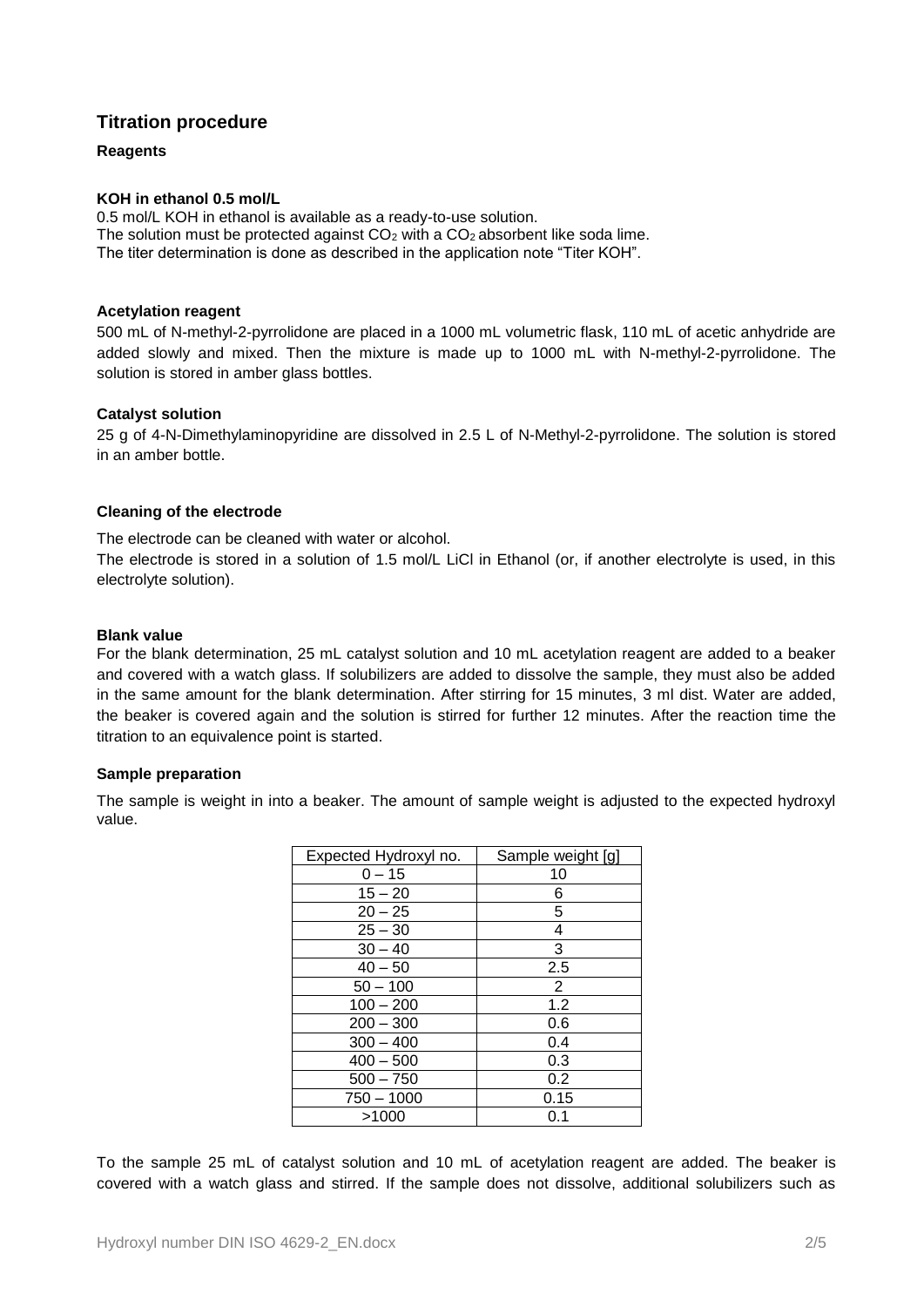dichloromethane or chloroform can be added. Once the sample is dissolved, a reaction time of 15 minutes begins. After the reaction time, 3 mL dist. water are added, the beaker is covered again and the solution is stirred for a further 12 minutes. After the reaction time the titration to one equivalence point is started.

# **Titration parameter**

## **Blank value**



| Default method          |                            |                      |                 |
|-------------------------|----------------------------|----------------------|-----------------|
| Method type             | <b>Automatic Titration</b> |                      |                 |
| Modus                   | Dynamic                    |                      |                 |
| Measured value          | mV                         |                      |                 |
| Measuring speed / drift | User defined               | Minimum holding time | 3s              |
|                         |                            | Maximum holding time | 15 <sub>s</sub> |
|                         |                            | Measuring time       | 2s              |
|                         |                            | Drift                | 10 mV/min       |
| Initial waiting time    | 0 <sub>s</sub>             |                      |                 |
| Dynamic                 | Steep                      | Max step size        |                 |
|                         |                            | Slope max ml         |                 |
|                         |                            | Min. step size       |                 |
|                         |                            | Slope min. ml        |                 |
| Damping                 | Average                    | Titration direction  | decrease        |
| Pretitration            | 25 mL                      | Delay time           | 60 s            |
| End value               | Off                        |                      |                 |
| EQ                      | On(1)                      | Slope value          | Steep           |
| Max. titration volume   | 50 mL                      |                      |                 |
| Dosing speed            | 100%                       | Filling speed        | 30 <sub>s</sub> |

#### Calculation:

#### $Result mL = EQ1$

| - 1 | Consumption of titrant at the first Equivalence point |
|-----|-------------------------------------------------------|

The result is saved in a global memory, e.g. M01. We recommend to use statistics  $= 3$ .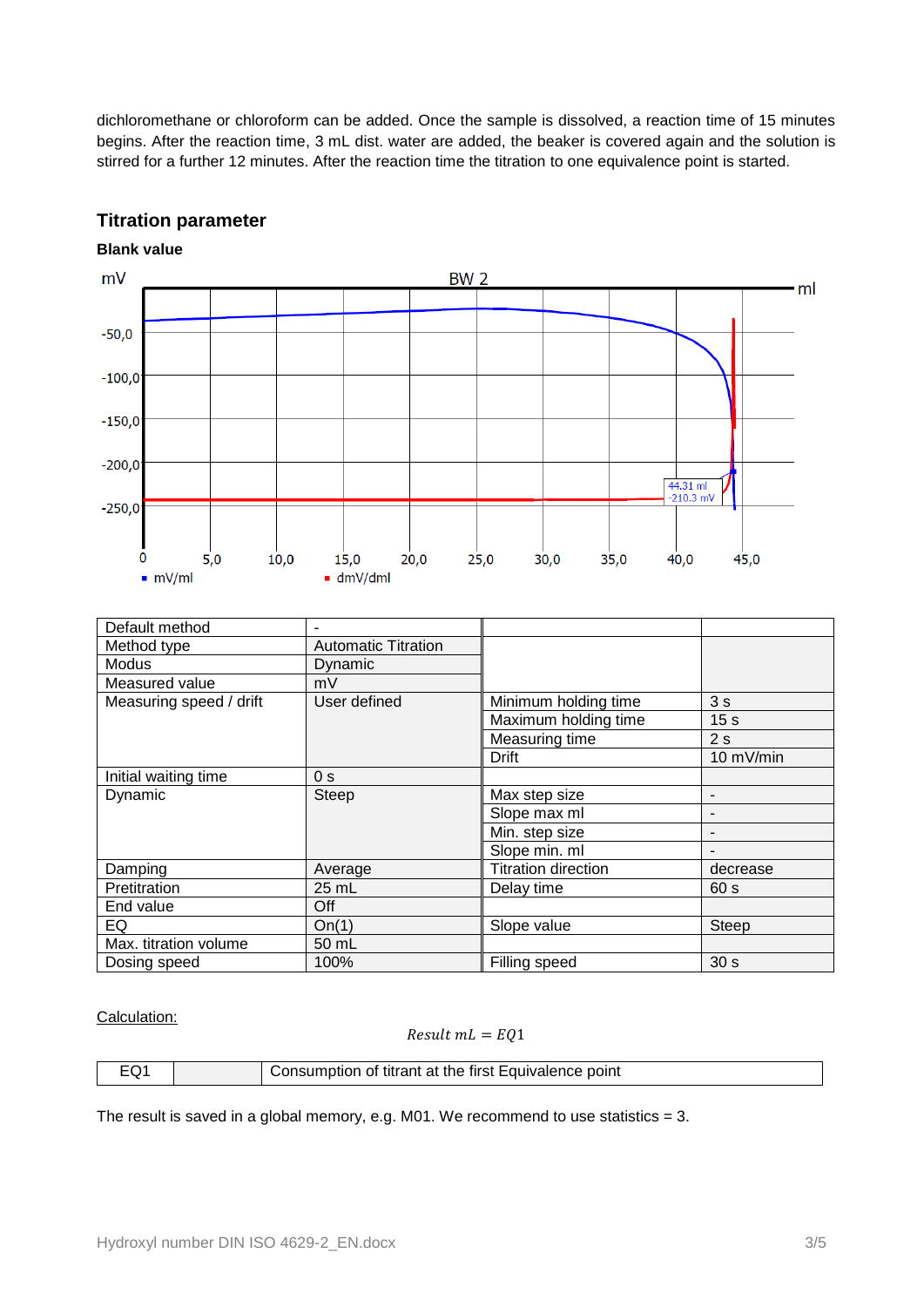## **Sample titration**



| Default method          |                            |                            |                 |
|-------------------------|----------------------------|----------------------------|-----------------|
| Method type             | <b>Automatic Titration</b> |                            |                 |
| Modus                   | Dynamic                    |                            |                 |
| Measured value          | mV                         |                            |                 |
| Measuring speed / drift | User defined               | Minimum holding time       | 3s              |
|                         |                            | Maximum holding time       | 15 <sub>s</sub> |
|                         |                            | Measuring time             | 2s              |
|                         |                            | <b>Drift</b>               | 10 mV/min       |
| Initial waiting time    | 0 <sub>s</sub>             |                            |                 |
| Dynamic                 | Steep                      | Max step size              | ٠               |
|                         |                            | Slope max ml               |                 |
|                         |                            | Min. step size             |                 |
|                         |                            | Slope min. ml              |                 |
| Damping                 | Average                    | <b>Titration direction</b> | Decrease        |
| Pretitration            | Off                        | Delay time                 | 0 <sub>s</sub>  |
| End value               | Off                        |                            |                 |
| EQ                      | On(1)                      | Slope value                | Steep           |
| Max. titration volume   | 50 mL                      |                            |                 |
| Dosing speed            | 100%                       | Filling speed              | 30 <sub>s</sub> |